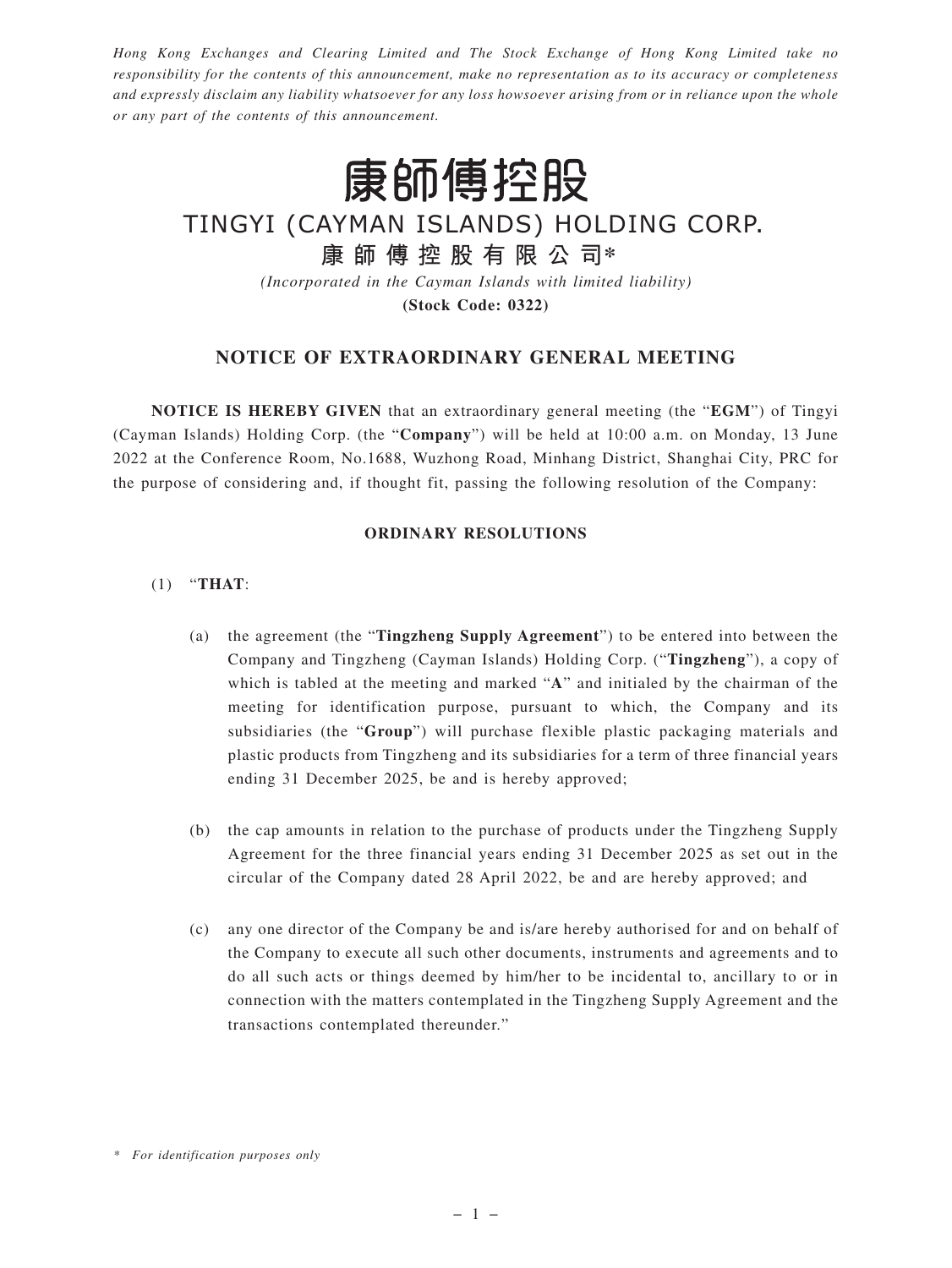#### (2) "**THAT**:

- (a) the agreement (the "**Marine Vision Supply Agreement**") to be entered into between the Company and Marine Vision Investment Inc. ("**Marine Vision**"), a copy of which is tabled at the meeting and marked "**B**" and initialed by the chairman of the meeting for identification purpose, pursuant to which, the Company and its subsidiaries (the "**Group**") will purchase carton box products from Marine Vision and its subsidiaries for a term of three financial years ending 31 December 2025, be and is hereby approved;
- (b) the cap amounts in relation to the purchase of products under the Marine Vision Supply Agreement for the three financial years ending 31 December 2025 as set out in the circular of the Company dated 28 April 2022, be and are hereby approved; and
- (c) any one director of the Company be and is/are hereby authorised for and on behalf of the Company to execute all such other documents, instruments and agreements and to do all such acts or things deemed by him/her to be incidental to, ancillary to or in connection with the matters contemplated in the Marine Vision Supply Agreement and the transactions contemplated thereunder."

#### (3) "**THAT**:

- (a) the agreement (the "**Ting Tong Logistics Agreement**") to be entered into between the Company and Ting Tong (Cayman Islands) Holding Corp. ("**Ting Tong**"), a copy of which is tabled at the meeting and marked "**C**" and initialed by the chairman of the meeting for identification purpose, pursuant to which, the Company and its subsidiaries (the "**Group**") will procure logistics services from Ting Tong and its subsidiaries for a term of three financial years ending 31 December 2025, be and is hereby approved;
- (b) the cap amounts in relation to the logistics services under the Ting Tong Logistics Agreement for the three financial years ending 31 December 2025 as set out in the circular of the Company dated 28 April 2022, be and are hereby approved; and
- (c) any one director of the Company be and is/are hereby authorised for and on behalf of the Company to execute all such other documents, instruments and agreements and to do all such acts or things deemed by him/her to be incidental to, ancillary to or in connection with the matters contemplated in the Ting Tong Logistics Agreement and the transactions contemplated thereunder."

By Order of the Board **Tingyi (Cayman Islands) Holding Corp. Ip Pui-Sum** *Company Secretary*

Hong Kong, 28 April 2022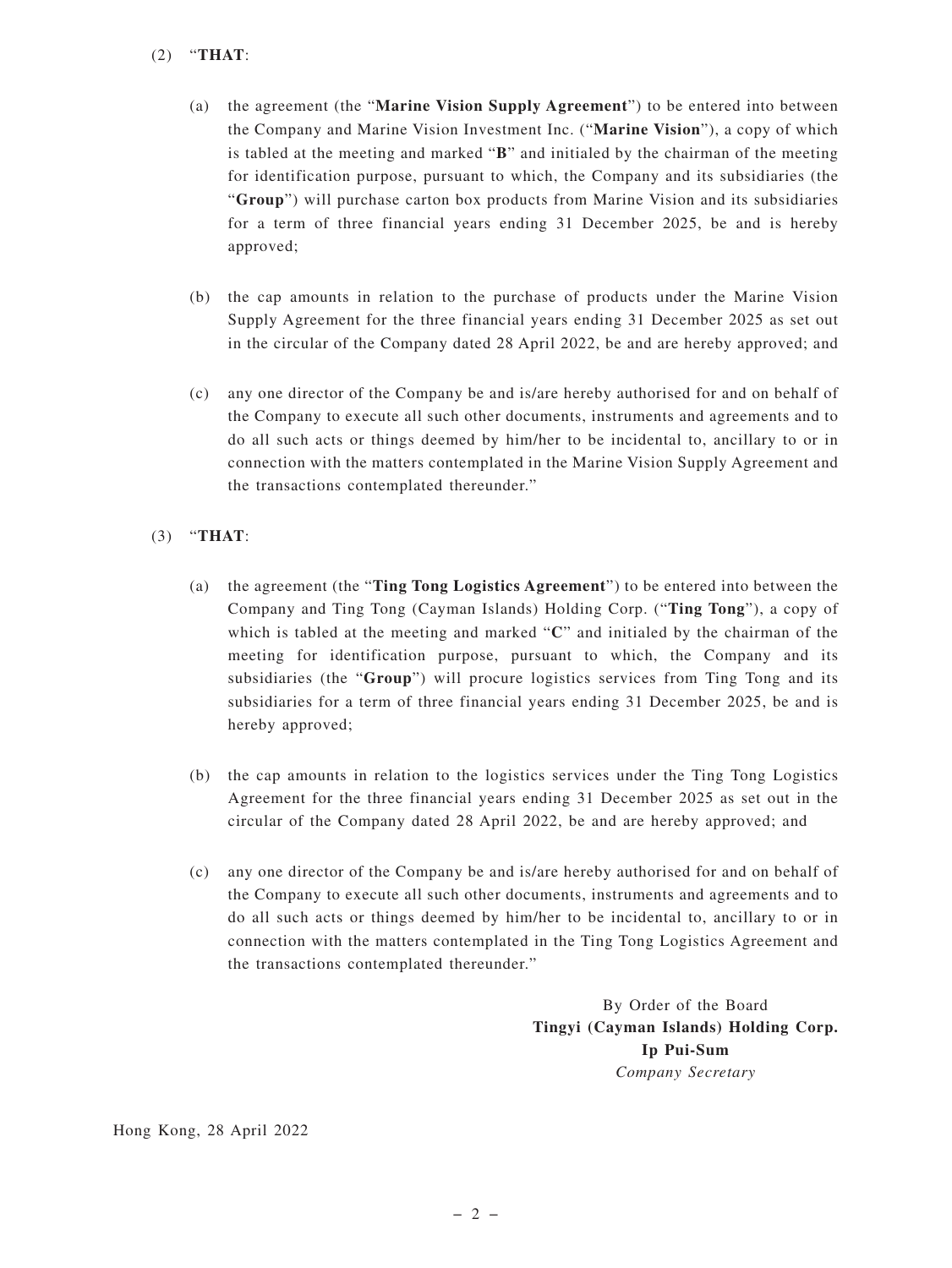#### *Notes:*

- (a) Any member of the Company entitled to attend and vote at the meeting by the above notice is entitled to appoint one or more proxies to attend and, on a poll, vote instead of him/her. A proxy need not be a member of the Company.
- (b) The instrument appointing a proxy shall be in writing under the hand of the appointor or of his/her attorney duly authorized in writing or, if the appointor is a corporation, either under its seal or under the hand of an officer, attorney or other person authorized to sign the same.
- (c) In order to be valid, the instrument appointing a proxy and (if required by the Board) the power of attorney or other authority (if any) under which it is signed, or a notarially certified copy of such power or authority must be delivered to the Company's Hong Kong office at Suite 5607, 56/F, Central Plaza, 18 Harbour Road, Wanchai, Hong Kong not less than 48 hours before the time appointed for holding the meeting or adjourned meeting thereof (as the case may be).
- (d) Completion and return of an instrument appointing a proxy shall not preclude a member of the Company from attending and voting in person at the meeting or at any adjourned meeting thereof (as the case may be) and in such event, the instrument appointing a proxy shall be deemed to be revoked.
- (e) In the case of joint registered holders of any share, if more than one of such joint holders be present at the meeting, the vote of the senior who tenders a vote, whether in person, or by proxy, shall be accepted to the exclusion of the votes of the other joint holders, and for this purpose seniority shall be determined by the order in which the names stand in the register in respect of the joint holding.
- (f) The register of members of the Company will be closed from Wednesday, 8 June 2022 to Monday, 13 June 2022 (both dates inclusive). In order to determine the identity of the shareholders who are entitled to attend and vote at the Extraordinary General Meeting, all transfers accompanied by the relevant share certificates must be lodged with the Company's Hong Kong branch share registrar and transfer office, Computershare Hong Kong Investor Services Limited at Rooms 1712-1716, 17th floor, Hopewell Centre, 183 Queen's Road East, Wanchai, Hong Kong not later than 4:30 p.m. on Tuesday, 7 June 2022.